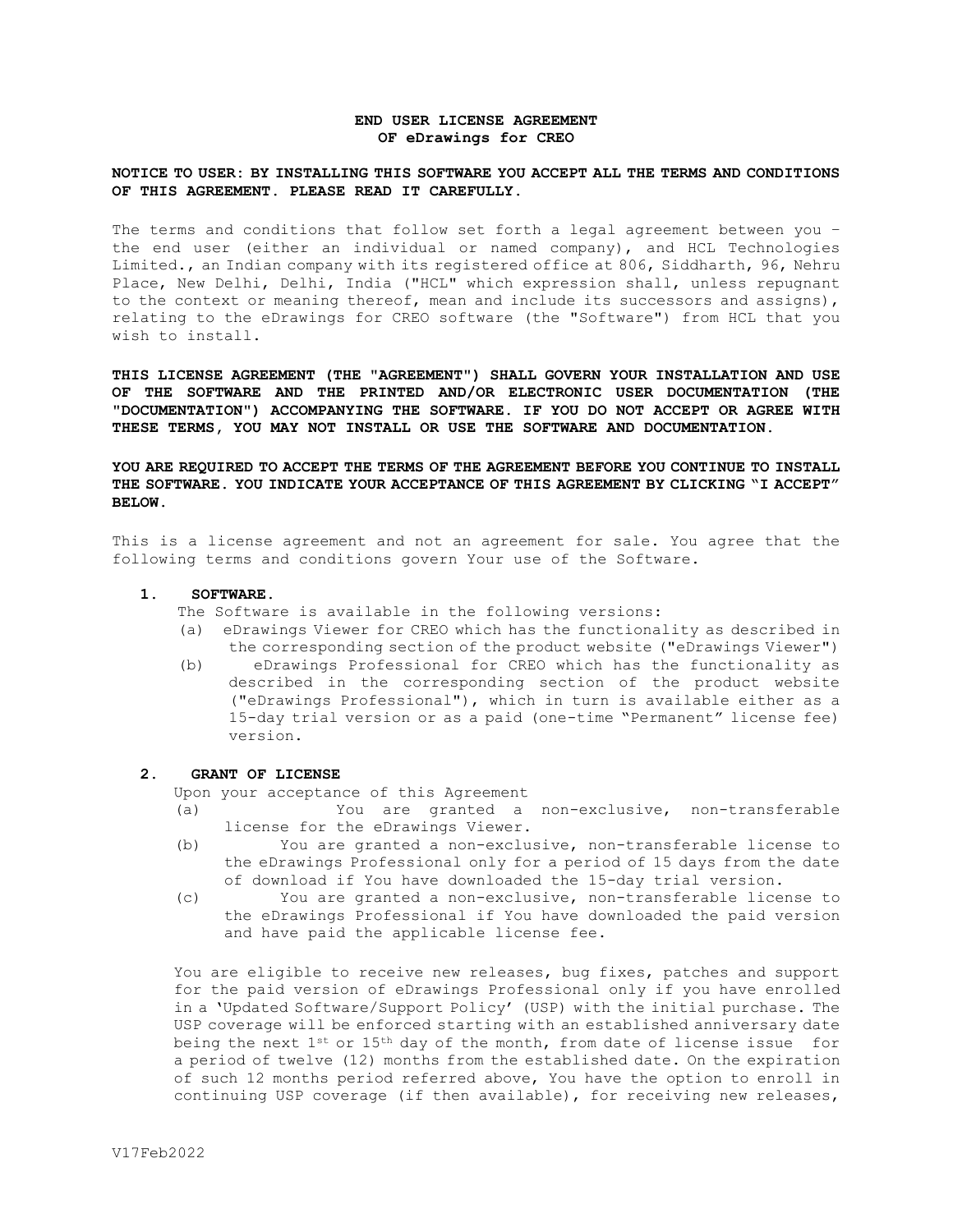bug fixes, patches and support for the paid version of eDrawings Professional by paying the relevant USP fees within thirty (30) days of the USP anniversary date. Failing to maintain USP coverage will cause eligibility to acquire coverage to expire. You will then be required to purchase the same by paying the then prevailing catch up license fees.

#### **3. USE OF SOFTWARE AND DOCUMENTATION.**

You may install and use the Software and Documentation only internally in your organization or for your own use.

If You have purchased a node-locked license of the Software, You may use the Software only on a single computer system.

If You have purchased a floating license of the Software, You may install and access the Software on any number of computers, provided however the number of concurrent users at any time shall not exceed the number of licenses purchased by You.

The Software and Documentation may not be transferred, sold, assigned, sublicensed or otherwise conveyed (whether by operation of law or otherwise) to another party without HCL's prior written consent and payment of then current site license transfer fees. Your use of the Software shall always be subject to the provisions of Section 2 above. Except as stated in this Agreement, You are not granted any other rights or licenses in respect of the Software or Documentation.

- **4. COPY RESTRICTIONS AND OTHER RESTRICTIONS.** You may not copy the Software or Documentation except that you may make one copy for back-up and archival purposes or for download and installation purposes. You may not modify or adapt the Software in whole or in part (including but not limited to translating or creating derivative works) or reverse engineer, decompile or disassemble the Software or otherwise attempt to discover the source code of the Software as it contains trade secrets of HCL and its licensors. You may not use the Software for timesharing, rental or service bureau purposes. You shall not remove any copyright notices or other proprietary notices from the Software or Documentation. Results of benchmark or other performance tests run on the Software may not be disclosed to any third party without HCL's prior written consent.
- **5. COPYRIGHT AND OWNERSHIP.** The Software and Documentation are owned by HCL or its licensors, particularly the Viewer portion and parts of the publisher portion of the Software are owned by Dassault SolidWorks, USA ("SolidWorks"), and are protected by copyright laws and international treaty provisions. You acquire only the non-exclusive, non-transferable right to use the Software and Documentation as permitted herein and do not acquire any rights of ownership in the Software or Documentation.
- **6. MARKETING.** You hereby grant HCL, its employees, agents and contractors a worldwide, irrevocable license, without compensation, to use your logo and/or branding in and for general marketing, sales, and promotion purposes and you waive your right to inspect and/or approve each use of such materials.
- **7. CONFIDENTIAL INFORMATION.** Any business and technical information that HCL designates as confidential or proprietary and all information regarding the Software constitute confidential information of HCL ("Confidential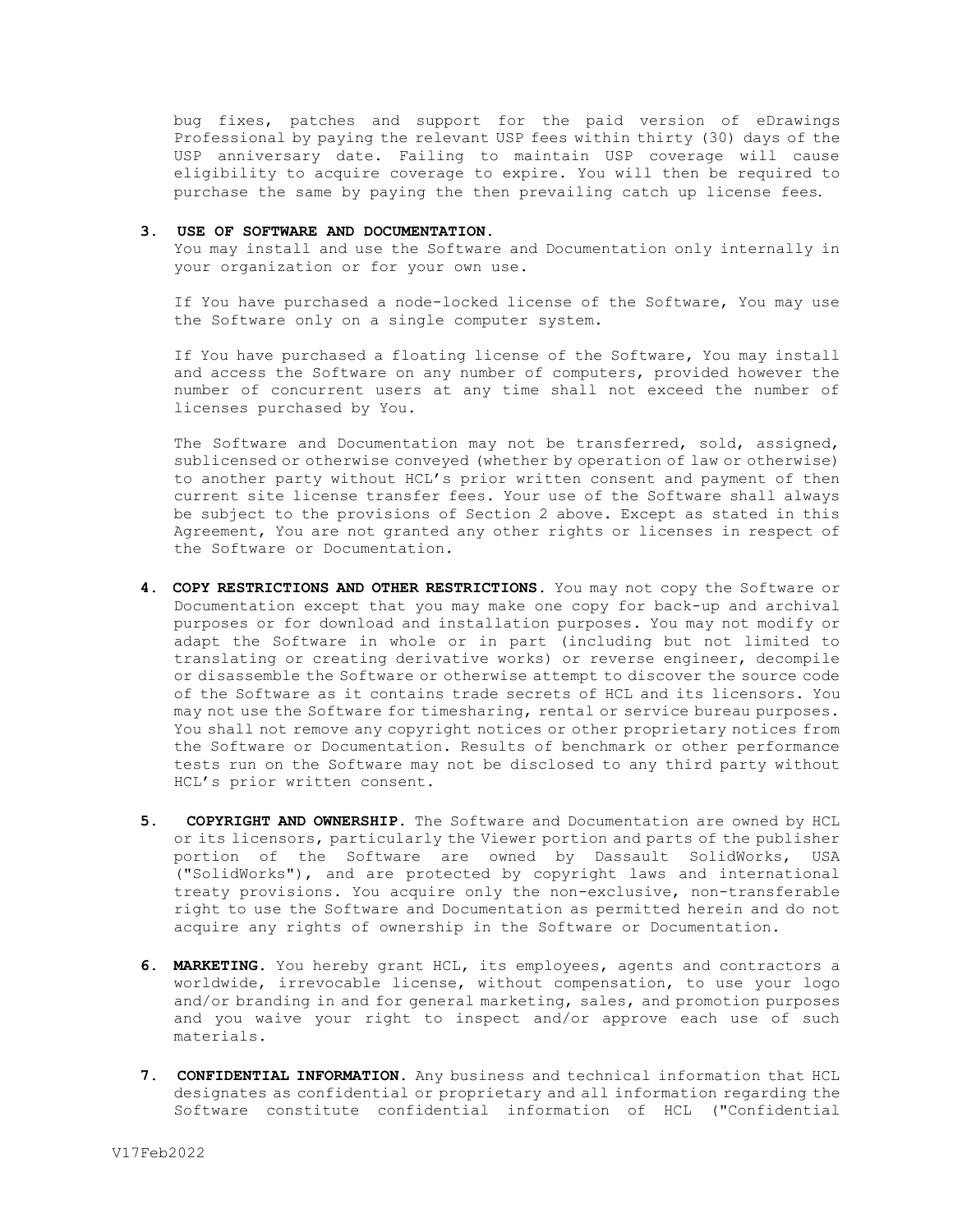Information"). HCL, at its sole discretion, may disclose such Confidential Information. However, you may not disclose to any third party any Confidential Information without the prior written consent of HCL. Furthermore, you agree to limit access to Confidential Information to your authorized employees that have executed appropriate confidentiality agreements with you that protect the Confidential Information consistent with the requirements of this Agreement. The restriction regarding disclosure of Confidential Information does not extend to any Confidential Information that you can establish: (a) is now or hereafter becomes generally available to the public other than as a result of your breach of this Agreement, (b) is disclosed or made available to you by a third party without restriction and without any breach of confidentiality obligation, (c) was independently developed by you without access to or use of the Confidential Information, or (d) is approved for disclosure by HCL in writing.

**8. TERMINATION.** HCL may terminate your license to use the Software and Documentation if you commit a breach of the terms of this Agreement. Upon termination, you shall cease using the Software and Documentation and shall destroy all copies of the Software and Documentation in any form. All disclaimers of warranties and limitations of liability shall survive any termination of this Agreement. The provisions regarding Confidential Information shall survive for five years following termination of this Agreement.

# **9. (A) LIMITED WARRANTY, EXCEPTIONS & DISCLAIMERS [This subsection is applicable ONLY if You pay for the Software]**

- **a. Limited Warranty.** HCL warrants that the Software will be free of defects in materials and workmanship and will perform substantially in accordance with the Documentation for a period of ninety (90) days from the date of receipt by you. HCL's entire liability and your sole remedy under this warranty shall be, at HCL's discretion either (a) to use reasonable efforts to repair or replace the nonconforming media or Software or (b) to refund, or to cause its distributor or reseller to refund, the price you paid for the Software upon return of the nonconforming Software and a copy of your receipt. Any replacement Software will be warranted for the remainder of the original warranty period or thirty (30) days from the date of receipt by you, whichever is longer.
- **b. Exceptions.** HCL's limited warranty is void if breach of the warranty has resulted from (i) accident, misuse or neglect of the Software; (ii) acts or omissions by someone other than HCL; (iii) combination of the Software with products, material or software not provided by HCL or not intended for combination with the Software; or (iv) failure by you to incorporate and use all updates to the Software available from HCL. HCL does not warrant that the Software will meet your requirements or that the operation of the Software will be uninterrupted or error free.
- **c. Limitations on Warranties. The express warranty set forth in this Section 9(A) is the only warranty given by HCL with respect to the Software and Documentation furnished hereunder and any service supplied from time to time; HCL and its licensors make no other warranties, express, implied or arising by custom or trade usage, and**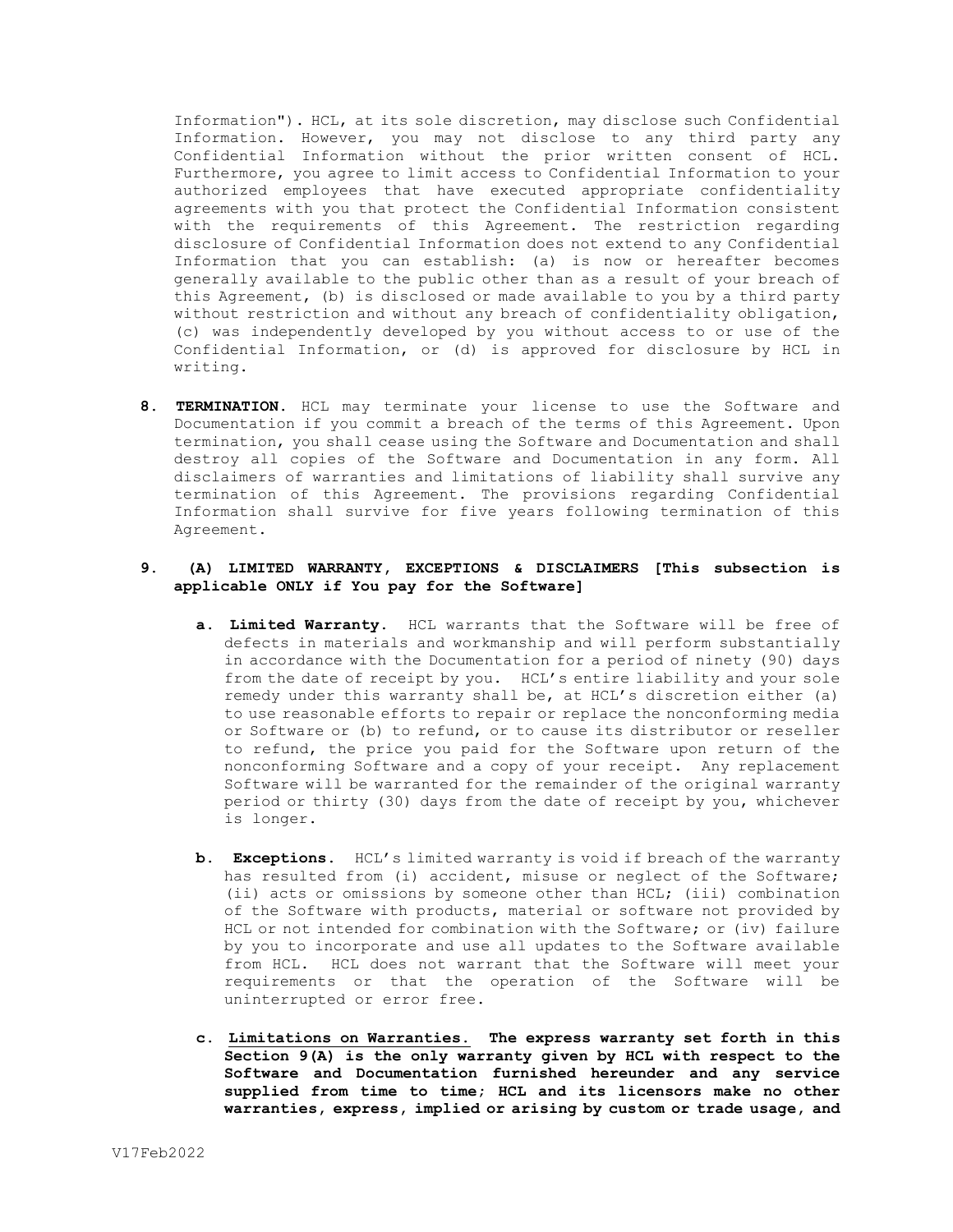**specifically disclaim the warranties of merchantability and fitness for a particular purpose (except during the period of the express warranty stated above). In no event may you bring any claim, action or proceeding arising out of the warranty set forth in this Section 9(A) more than one year after the date on which the breach of warranty occurred.**

**d. Limitations on Liability. The liability of HCL and its licensors, whether in contract, tort or otherwise, arising out of or in connection with the Software or Documentation furnished hereunder and any service supplied from time to time shall not exceed the license fee you paid for the Software or any fee you paid for the service. In no event shall HCL or its licensors be liable for special, indirect, incidental, punitive or consequential damages (including without limitation damages resulting from loss of use, loss of data, loss of profits or loss of business) arising out of or in connection with the use of or inability to use the Software or Documentation furnished hereunder and any service supplied from time to time, even if HCL or its licensors been advised of the possibility of such damages.** 

**(B) "AS-IS" WARRANTY & DISCLAIMERS [This subsection is applicable if You do not pay for the Software]**

- a. **"AS-IS" Warranty.** HCL provides the Software to you **AS IS** and **without**  a warranty of any kind. HCL does not warrant that the Software will meet your requirements or that the operation of the Software will be uninterrupted or error free**.**
- b. **Limitations on Warranties. The express warranty set forth in this Section 9(B) is the only warranty given by HCL with respect to the Software furnished hereunder. HCL and its licensors make no other warranties, express, implied or arising by custom or trade usage, and specifically disclaim the warranties of merchantability and fitness for a particular purpose.**
- c. **Limitations on Liability. The Software has been provided to you at no charge. In no event shall HCL or its licensors be liable for special, indirect, incidental or consequential damages (including without limitation damages resulting from loss of use, loss of data, loss of profits or loss of business) arising out of or in connection with the use of or inability to use the Software furnished hereunder, even if HCL or its licensors have been advised of the possibility of such damages.**
- **10. EXPORT.** You agree to fully comply with all laws and regulations of the United States, India and other countries ("Export Laws") to assure that neither the Software or any direct products thereof are (1) exported, directly or indirectly, in violation of Export Laws, or (2) are used for any purpose prohibited by Export Laws, including, without limitation, nuclear, chemical or biological weapons production.
- **11. GOVERNING LAW; COMPLETE AGREEMENT.** This Agreement constitutes the complete agreement between the parties with respect to the Software and Documentation and is governed by the laws of the Republic Of India.